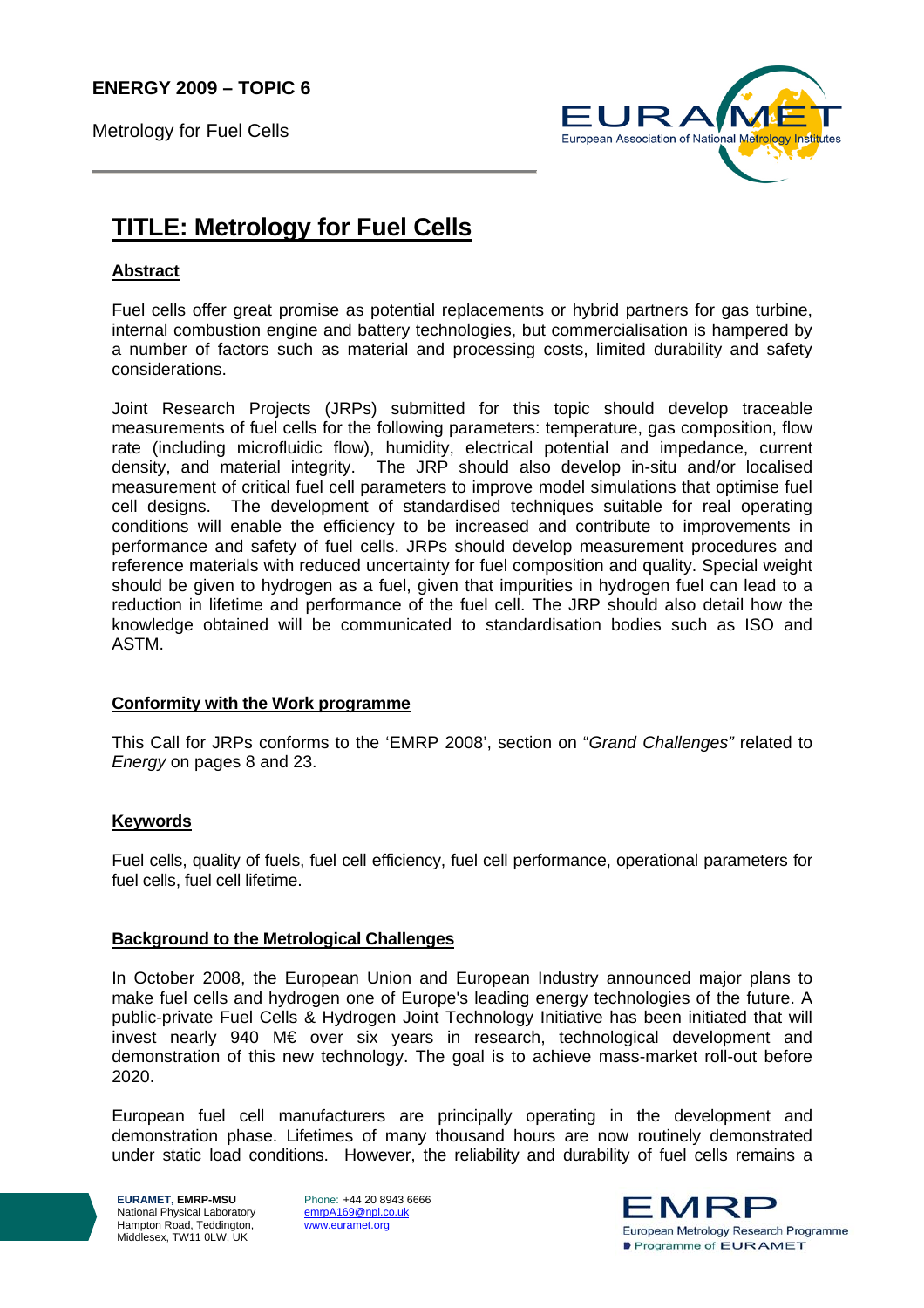challenge under more realistic service conditions, i.e. stop/start, fluctuating load, fuel starvation and freeze/thaw.

The fuel cell industry recognises a clear need for the development of standardised accelerated test methods to enable manufacturers to optimise design without the expense and delay associated with long term testing. The challenge for any accelerated test is to ensure that it does not alter the degradation mechanism. Currently individual companies use their own in-house procedures, which are often not representative of service conditions. To support this nascent industry, a range standardised *in situ* and/or localised measurement techniques are required to facilitate the development of standardised accelerated test methods.

The development of *in situ* measurement techniques for fuel cells has been restricted to a small number of mainly academic publications. However, such *in situ* measurements are essential to provide insight into dynamic changes in cell characteristics. More pull-through by the metrology infrastructure to address the needs of industry is now required.

In addition, there is a fundamental lack of scientific understanding of fuel cell degradation modes and their relationship to system design and operating conditions. *In situ* and/or localised measurement techniques can be used to shed new light on the various degradation mechanisms.

One of the major factors in the development of hydrogen fuel cells is the damaging effect of impurities on fuel cell. Although 90 % of all hydrogen produced today is by the steam reformation of methane, a feature of the proposed hydrogen economy is that many different routes to hydrogen generation will be used. These will include the use of renewable sources (e.g. solar or wind) to generate electricity followed by electrolysis of water as well as through the thermo-chemical conversion of hydrocarbon fuels such as coal or oil. These diverse technologies generate hydrogen with different contaminating compounds. Further contamination may occur during storage. Although such contaminants may only be present at parts-per-million levels, they can act to cause either short-term or irreversible damage: effecting the life-time and performance of fuel cell systems.

In order to reduce the amount of impurities in the hydrogen fuel, clean-up systems are generally employed. However, the cost of fuel clean-up is proportional to the purity level achieved. The optimal level of hydrogen purity is therefore the result of a trade-off between the cost of  $H_2$  production and the cost associated with fuel cell degradation. Determining the 'golden' balance of hydrogen purity required is a fundamental need of the fuel cell manufacturers and hydrogen gas producers.

Energy companies operating in Europe are reported to be developing specifications (e.g. ISO 14687/2, 2008) in order to initiate trade in hydrogen. It has been reported that there has been no agreement on the preferred analytical methods for the quantification of impurities. Work should focus on developing reliable and traceable (and cost effective) measurement of the "quality" of fuel, especially hydrogen, in terms of the concentrations of trace contaminant species that are known to damage the performance of fuel cells.

Overall applied metrological studies on this topic are very timely as fuel cell manufacturers throughout Europe are entering the phase in the development cycle where demonstrating reliability and durability under representative service conditions is key to successful commercialisation. In a competitive global market currently led by the US and Japan, acceleration of European development cycles is critical. The impact would be felt on a 3 to 5 year timescale.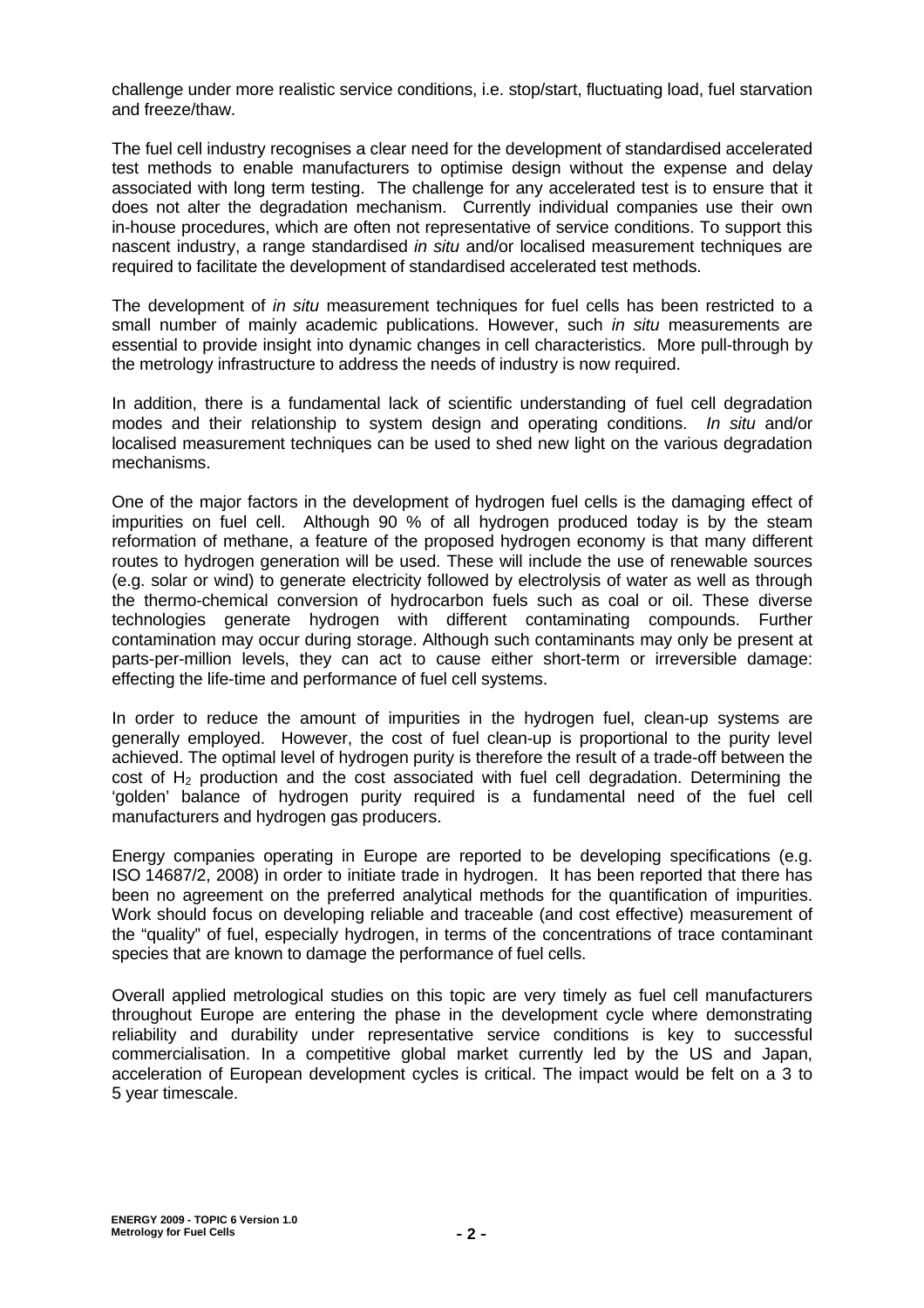## **Scientific and Technological Objectives**

Proposers should aim to address all of the stated objectives. However where this is not feasible (i.e. due to budgetary or scientific / technical constraints) this should be clearly stated in the JRP protocol.

The objectives are based around the PRT submissions. As experts in the field, JRP proposers should establish the current state of the art, which may lead to amendments to the objectives - these should be justified in the JRP proposal.

- 1) Develop and validate measurement methods to determine the efficiency of fuel cells. These methods should be suitable for various designs of fuel cells and fuel types, and should include full uncertainty budgets.
- 2) Measurements to support standardisation and development of better fuel cells: Develop and validate especially in-situ / localised measurement techniques for the following parameters:
	- a) Temperature
	- b) Humidity
	- c) Fuel composition
	- d) Flow rate (including Micro-fluidics)
	- e) Electrical potential and impedance
	- f) Current density
	- g) Material integrity
- 3) a) Develop measurement procedures and reference materials with reduced uncertainty for the quantification of fuel quality in terms of trace contaminant species that are known to damage the performance of fuel cells
	- b) Investigate the influence of fuel components on degradation of fuel cells

Special weight should be given to hydrogen as the fuel (objectives  $1 - 3$ ). In addition, the safety of operation shall be addressed.

## **Potential Impact**

Proposals must demonstrate adequate and appropriate participation/links to the "end user" community. This may be through the inclusion of unfunded JRP partners or collaborators, or by including links to industrial/policy advisory committees, standards committees or other bodies. Evidence of support from the "end user" community (eg letters of support) is encouraged.

Where a European Directive is referenced in the proposal, the relevant paragraphs of the Directive identifying the need for the project should be quoted and referenced. It is not sufficient to quote the entire Directive per se as the rationale for the metrology need. Proposals must also clearly link the identified need in the Directive with the expected outputs from the project.

In your JRP submission please detail the impact that your proposed JRP will have on the on the fuel cell manufacturing sector. Indicate how the proposed research activities will complement the activities of the Fuel Cells & Hydrogen Joint Technology Initiative (JTI).

You should also detail other Impacts of your proposed JRP as detailed in the document "Guidance for writing a JRP".

You should detail how your JRP results are going to: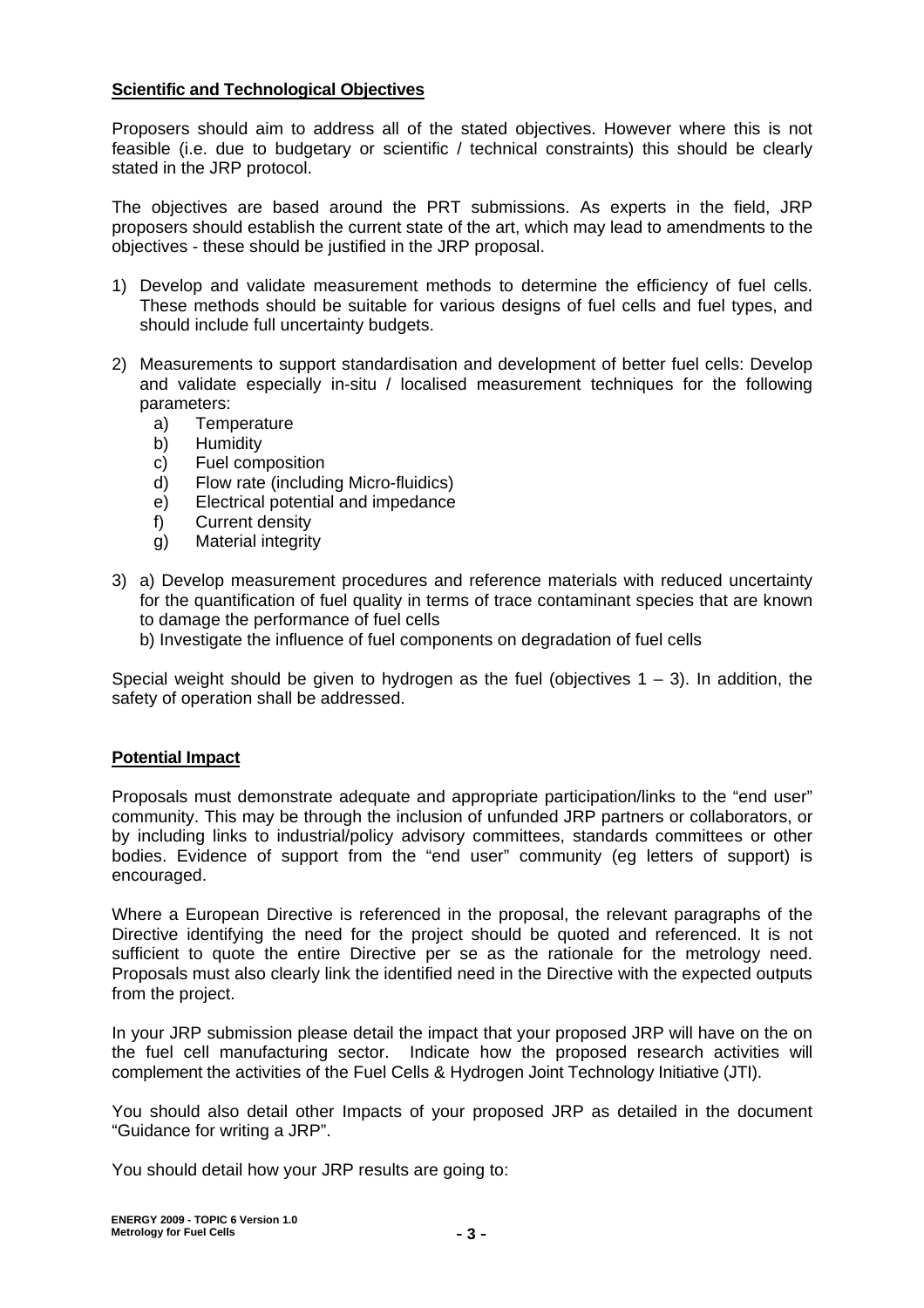- Contribute to the further development of standards, for example ISO.
- Transfer knowledge transfer to the fuel cell manufacturing sector and producers and suppliers of hydrogen

If you proposal addresses any open issues surrounding the standardisation of measurements of hydrogen quality, then also describe how the proposed research findings will inform the development of further standards and how the knowledge will be transferred to the energy companies that are preparing to supply hydrogen.

# **Additional Information**

The references were provided by PRT submitters; proposers should therefore establish the relevance of any references.

- [1] Council of the European Union, 10917/06, Review of the EU Sustainable Development Strategy (EU SDS). Available on-line: http://ec.europa.eu/sustainable/docs/renewed\_eu\_sds\_en.pdf
- [2] K. Koseki, DOE Hydrogen Codes and Standards Coordinating Committee, Fuel Purity Specifications Workshop, April 26, 2004
- [3] Larminie, J.; Dicks, A.; Fuel Cell Systems Explained Second edition. John Wiley & Sons Ltd. ISBN 0-470-84857-X. Chicester 2003
- [4] Panchenko,A.: Polymere Electrolyte Membrane Degradation and oxygen reduction in fuel cells: an EPR and DFT investigation. Doctorate Thesis, Institute for Physical Chemistry, University Stuttgart, October 2004
- [5] LaConti,A.B.; Hamdan,M.; McDonald,R.C.: Handbook of fuel cells Fundamentals, Technology and Applications. Volume 3: Fuel Cell Technology and Applications, Chapter 49 Mechanisms of membrane degradation. ISBN 0-471-49926-9. John Wiley & Sons Ltd., 2003
- [6] Chao-Yang Wang, Fundamental Models for Fuel Cell Engineering, Chem. Rev. 104(2004)4727-4766.
- [7] S.D. Knights, K.M. Colbow, J. St-Pierre, D.P. Wilkinson, Aging mechanisms and lifetime of PEFC and DMFC, Journal of Power Sources 127 (2004) 127–134
- [8] M.M. Mench, D.J. Burford, T.W. Davis, In Situ Temperature Distribution Measurement in an Operating Polymer Electrolyte Fuel Cell, Proceedings of the 2003 International Mechanical Engineering Congress and Exposition; Washington, D.C., ASME, Nov 2003.
- [9] A. Hakenjos, H. Muenter, U. Wittstadt, C. Hebling, A PEM fuel cell for combined measurement of current and temperature distribution, and flow field flooding, Journal of Power Sources 131 (2004) 213–216.
- [10] M.M. Mench, Q.L. Dong, C.Y. Wang, In situ water distribution measurements in a polymer electrolyte fuel cell, Journal of Power Sources 124 (2003) 90–98.
- [11] K. Tüber, D. Pócza, C. Hebling, Visualization of water buildup in the cathode of a transparent PEM fuel cell, Journal of Power Sources 124 (2003) 403–414
- [12] R. J. Bellows, M. Y. Lin, M. Arif, A. K. Thompson, and D. Jacobson, Neutron Imaging Technique for In Situ Measurement of Water Transport Gradients within Nafion in Polymer Electrolyte Fuel Cells, Journal of The Electrochemical Society 146 (1999) 1099–1103
- [13] C.-Y. Lee, G.-W. Wu, and C.-L. Hsieh, Journal of Power Sources 172, 363 (2007)
- [14] C.-Y. Lee, W.-J. Hsieh, and G.-W. Wu, Journal of Power Sources 181, 237 (2008)